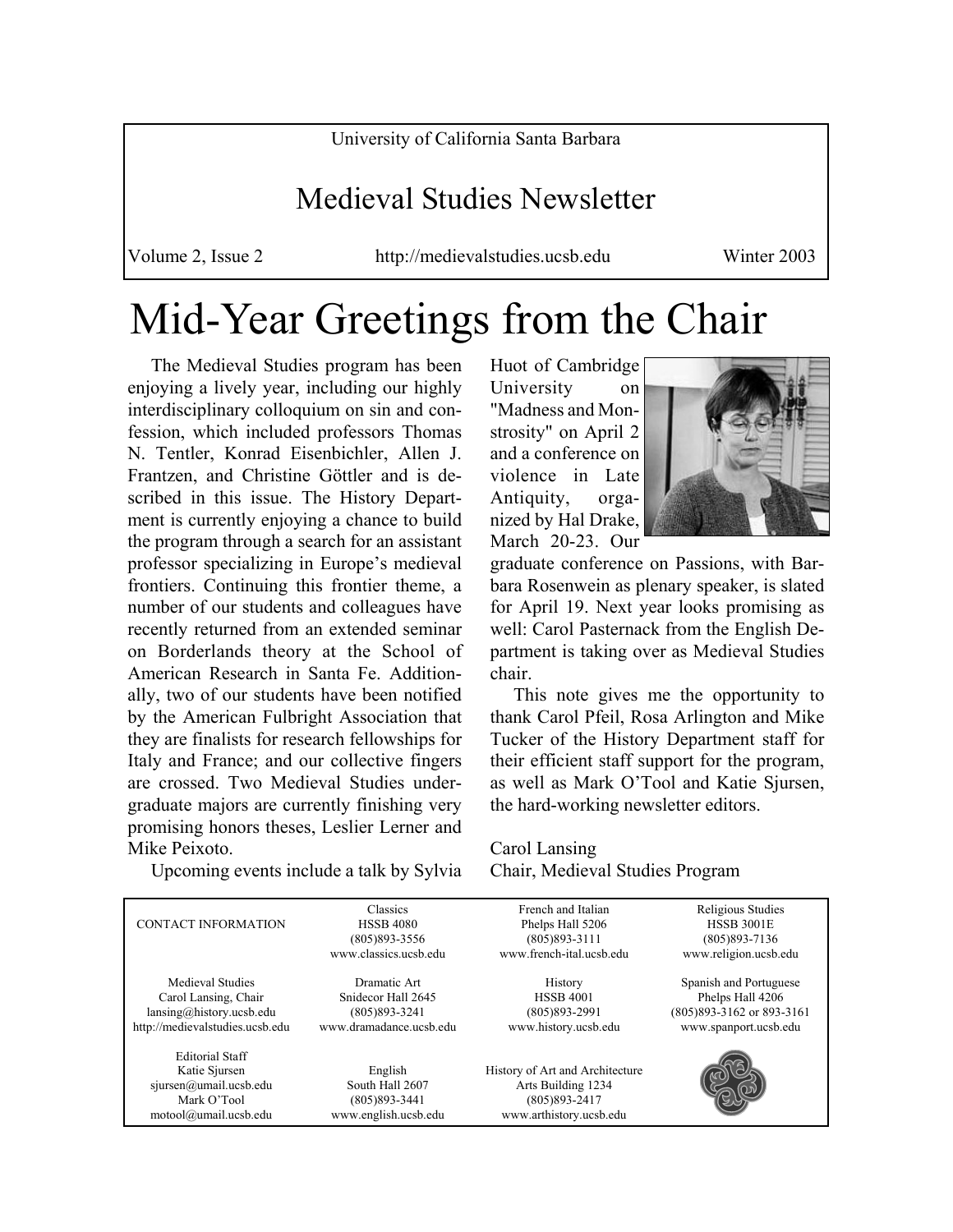# **A Trip to the Borderlands**

by Corinne Wieben

 Over the last two quarters, James Brooks, former associate professor of history at UCSB, now at the School of American Research (SAR) in Santa Fe, has been conducting a research seminar with the help of professor Luke Roberts. This project involves UCSB history graduate students from a variety of fields examining the ways in which neighboring groups create, maintain, and subvert borders and boundaries. The impetus for this course stems from his own research in which he has explored the question, "How do local peoples get along—or not—when they're relatively free to make up the rules?"

 Alongside students of modern European, Latin American, and American history, several students associated with medieval studies were involved in the project: Josh Birk, Nancy McLoughlin, Tom Sizgorich, and myself. We have recently produced polished drafts of our papers, and attended a four-day seminar meeting and editing session with professor Brooks and other scholars at the SAR in early March.

 Although professor Brooks is now permanently at the SAR, he remains an adjunct professor of the history department and hopes to repeat this project in the future with a new group of graduate students.

 As a current participating scholar, I am convinced that this field needs more attention from medievalists. The examination of borderlands has generally been based on studies in anthropology, but this course attempts to synthesize such studies with history, where the students might contribute a more nuanced view to the complexity of the historical borderland. I strongly believe that medievalists can contribute a unique per-

spective to borderlands studies, thus far largely dominated by modernists.

 The particular appeal of this project, however, comes from interacting with graduate students from diverse fields and being able to connect my



*James Brooks*

project with others located in completely different geographical or chronological spaces but which share the same basic issues of boundary-maintenance.

**SHIFTING FRONTIERS V "Violence, Victims, and Vindication in Late Antiquity"** 20-23 March 2003 IHC Conference Room

Registration fees (primarily for meals): Students: \$45 Everybody else: \$90

If cost is prohibitive, or for more information, contact: Hal Drake, drake@history.ucsb.edu or visit, www.sc.edu/ltantsoc/sf5prog.htm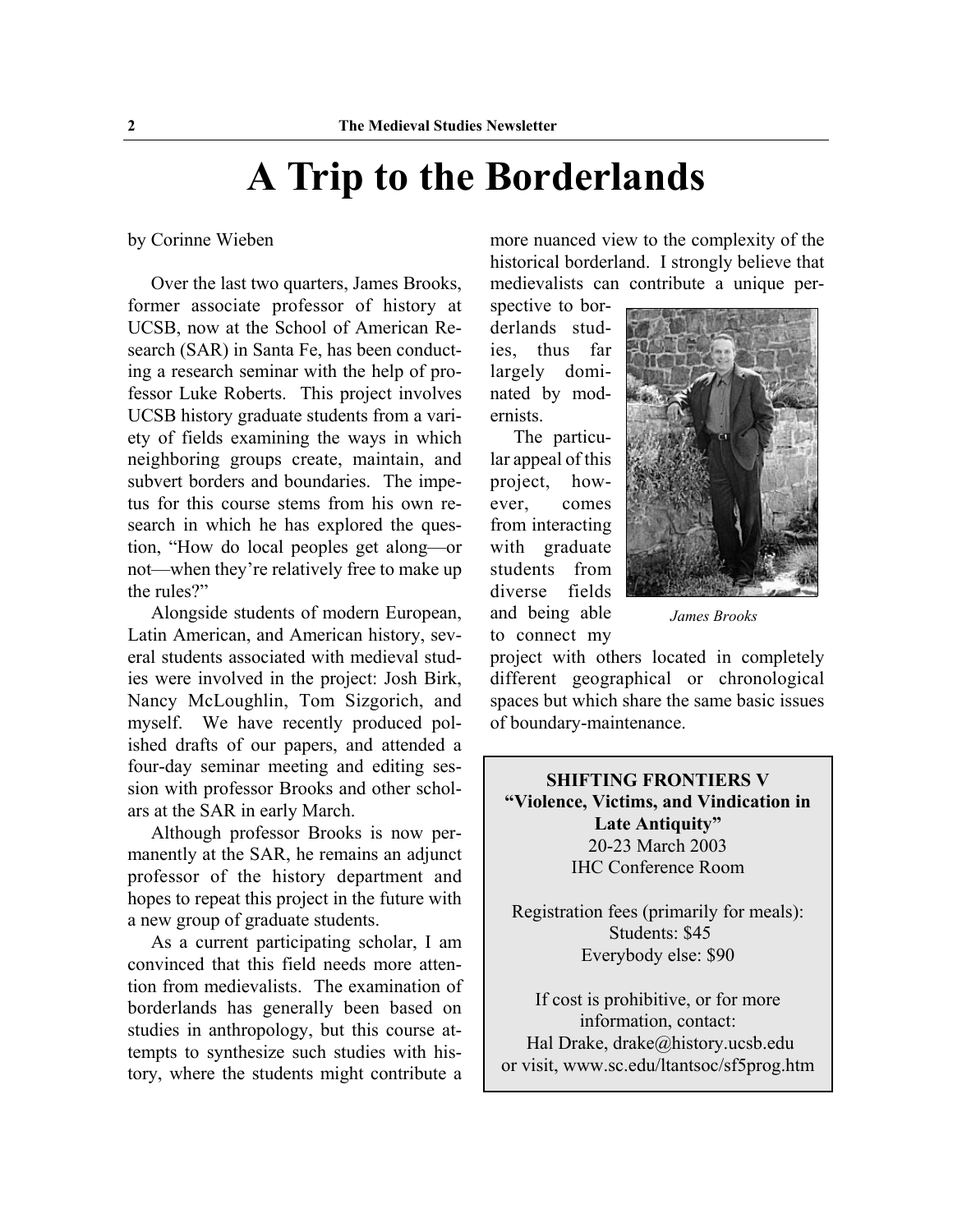| <b>Spring 2003 Courses</b>      |                                                                         |                                                                                         |  |
|---------------------------------|-------------------------------------------------------------------------|-----------------------------------------------------------------------------------------|--|
| Graduate:<br>Art Hist 252B      | Yegül                                                                   | Seminar: Topics in Roman Architecture and Urbanism                                      |  |
| Art Hist 253E                   | Armi                                                                    | Seminar in Romanesque Architecture and Sculpture                                        |  |
| Art Hist 275E                   | Khoury                                                                  | Special Topics in Islamic Art and Architecture                                          |  |
| History 201E                    | Bernstein                                                               | Advanced Historical Literature (15th-Century Europe)                                    |  |
| History 201ME                   | English                                                                 | From Vico to Croce and the Annales: The Histories of<br>Medieval and Renaissance Italys |  |
| History 201ME                   | English                                                                 | Paleography/Diplomatics (Manuscript Studies)                                            |  |
| Undergraduate:<br>Art Hist 105B | Staff                                                                   | Medieval Art: Byzantine                                                                 |  |
| Art Hist 105C                   | Armi                                                                    | Medieval Architecture: From Constantine to Charlemagne                                  |  |
| Art Hist 105F                   | Ayres                                                                   | Medieval Art: Romanesque                                                                |  |
| Art Hist 106AA                  | Ayres                                                                   | Special Topics in Medieval Art                                                          |  |
| Art Hist 107B                   | <b>Staff</b>                                                            | Painting in the Sixteenth-Century Netherlands                                           |  |
| Art Hist109D                    | Staff                                                                   | Art and Formation of Social Subjects in Early Modern Italy                              |  |
| Art Hist 109E                   | Williams                                                                | Michelangelo                                                                            |  |
| English 115                     | Fradenburg                                                              | Medieval Literature                                                                     |  |
| <b>History 4B</b>               | Bernstein                                                               | Western Civilization: 1050-1715 AD                                                      |  |
| History 113B                    | Drake                                                                   | The Roman Empire                                                                        |  |
| History 116                     | Carniello                                                               | Civilization of the High Middle Ages                                                    |  |
| History 117P                    | Farmer                                                                  | Proseminar in Medieval Social History                                                   |  |
| History 119                     | Humphreys                                                               | The Crusades and the Near East, 1095-1291                                               |  |
| History 122P                    | Friesen                                                                 | Proseminar in Reformation Europe                                                        |  |
| History 145B                    | Humphreys                                                               | Islamic World, II: Expansion and Consolidation, 1000-1700                               |  |
| History 184B                    | Staff                                                                   | History of China, Sixth to Seventeenth Centuries                                        |  |
|                                 | Course schedule subject to change. Please consult the course catalogue. |                                                                                         |  |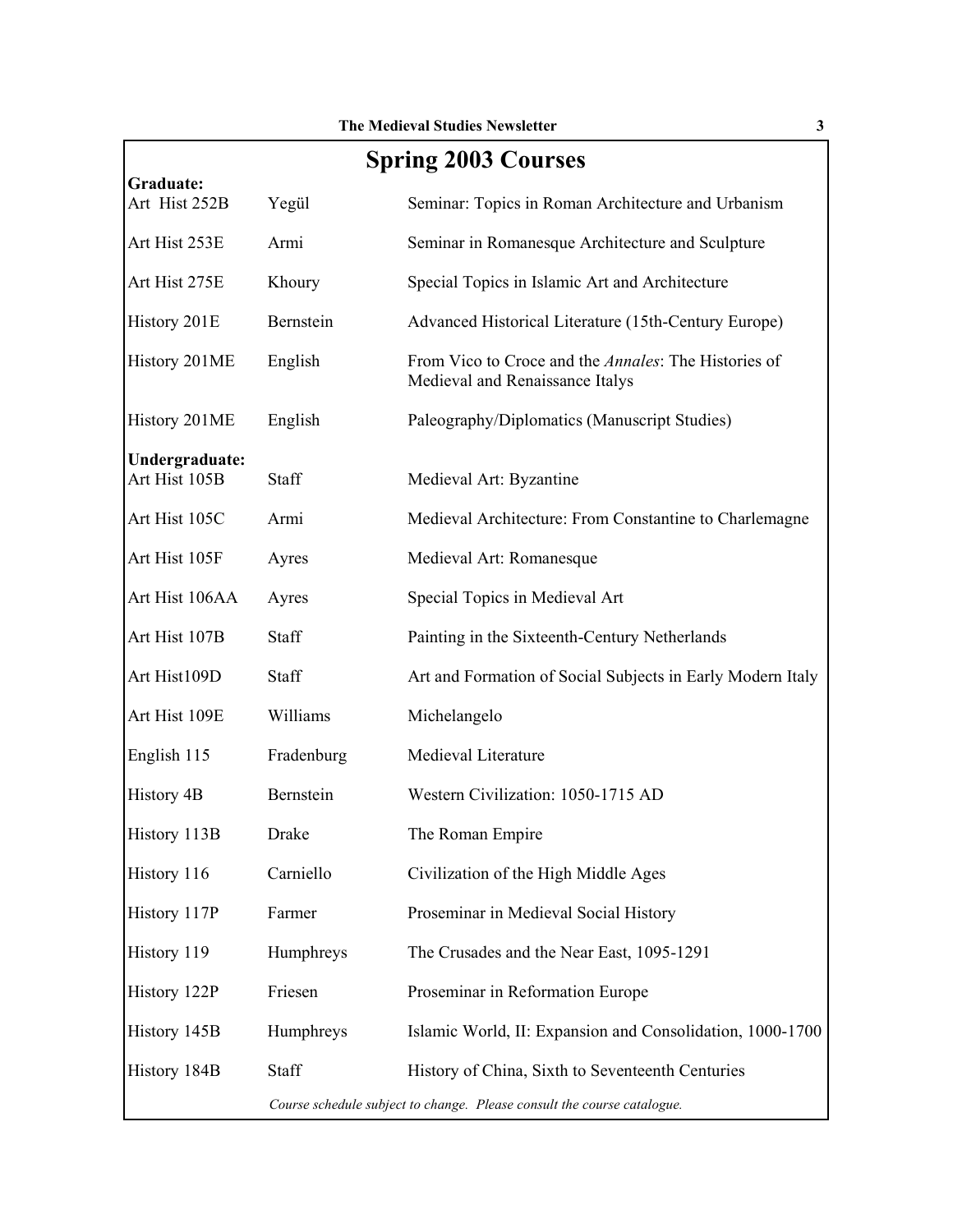## **What's up, Docs?**

**Cynthia Brown** (French) delivered a talk entitled "Rites of Passage: The Books of the Parisian Entry (1504) and Funeral (1514) of Anne of Brittany," on Feb. 3 at New York University, Maison Française. This Spring, she will present two papers: "Staking Out Authorial Claims: Another Example of Self-Defense by Pierre Gringore" on May 10 at the International Congress on Medieval Studies held at Kalamazoo; and "Pierre Gringore in Translation: English and Dutch Connections" in July for the Early Book Society Conference on "Circulation and Influence of MSS and Early Printed Books, 1350-1550," held at the University of Durham.

**Francis Dutra** (History) has recently published several works. For the book *Medieval Iberia. An Encyclopedia* (edited by Michael Gerli; Routledge, 2003), he wrote the articles on Kings of Portugal: Afonso II (r. 1211-1223); Afonso III (r. 1248-1279); Afonso IV (r. 1325-1357); Dinis (r. 1279- 1325) and the article on Medieval Portugal. In addition, he wrote "Vasco da Gama and the Order of Santiago," published in *Vasco da Gama. Homens, Viagens e Culturas* (2 vols. Lisbon, 2002; I, 537-547) and "As Ordens Militares," for *O Tempo de Vasco da Gama*, edited by Diogo Curto Ramada (Lisbon: Difel, 1998; pp. 229-241, 387).

**Jody Enders** (French) will be half-time in the Department of Dramatic Art starting in July for 3 years. She is also the new Associate Editor of *Theatre Survey* (and in 2 years, will be its Editor) for a four-year total of service. This Spring, she will be in Paris with an affiliation at the CNRS on the medieval drama work-team, and in April, she will speak at a conference on urban legends in Bellagio. Earlier this winter, she gave a talk about her new book to the theater department at Brown University

**Sharon Farmer** (History): gave a paper for California historians of France on Feb. 22 on "Saracen Paris." For the Society for French Historical Studies on April 4, she will deliver a plenary talk that looks at the impact of Muslim material culture on French material culture, technology, and identity.

**Carol Lansing** (History) has recently given a number of talks on what she terms "Poisoned Relations" (medieval marital conflict) and is at last finishing revisions of her book on grief for the dead.

**Harvey Sharrer** (Spanish and Portuguese) co-authored (with Arthur L-F. Askins and Aida Fernanda Dias) *Fragmentos de Textos Medievais Portugueses da Torre do Tombo* (Lisbon: Instituto dos Arquivos Nacionais, 2002).

### **And in Alumni News…**

**Susan Taylor Snyder** (History 2002) gave birth to a boy, Michael Dominic on January 10, who attended his first conference only two weeks later.

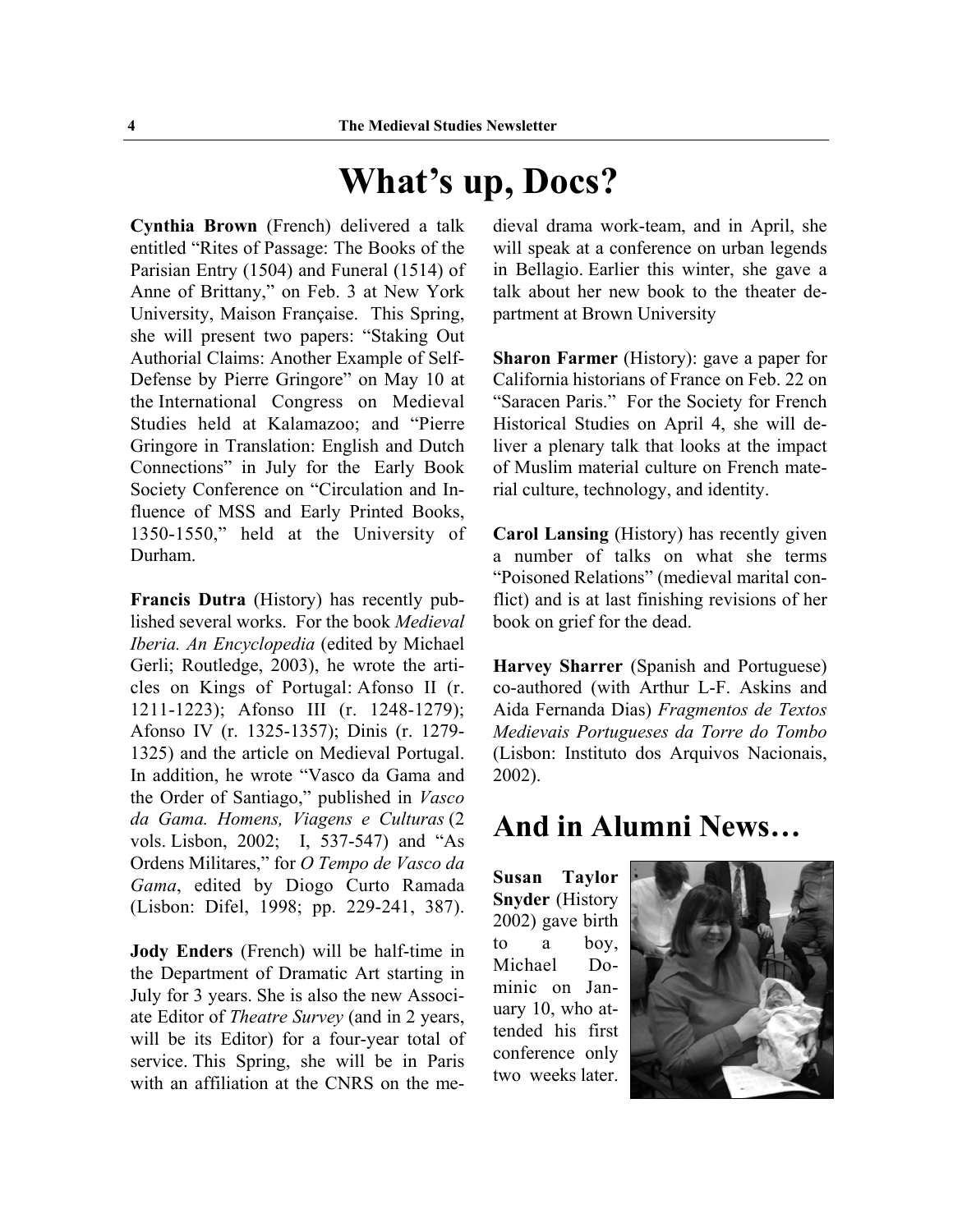## **Graduate Student Happenings**

**Josh Birk** (History) presented "The Trial of Philip of Magdia: Religious Boundaries and Royal Identity in Medieval Sicily" at the  $9<sup>th</sup>$ Annual ACMRS [Arizona Center for Medieval and Renaissance Studies] Conference "Multicultural Europe and Cultural Exchange" this February. In March, he delivered "Borderlands and Borderlines: Narrating the Past in Twelfth-Century Sicily" at the Borderlands Conference in Santa Fe.

**Brian Carniello** (History) published his article "The Rise of an Administrative Elite in Medieval Bologna: Notaries and Popular Government, 1282-1292" in *The Journal of Medieval History* 28 (2002):319-347.

**Heidi Marx-Wolf** (History) will deliver "Disordered Passions: Records of Madness in Medieval Canonization Processes" at the Thirty-Eighth Annual Meeting of the Medieval Association of the Pacific, held at Portland State University on March 28-29.

**Nancy McLoughlin** (History) had her article, "When What Does Not Exist May Be Useful: The Evolution of Franz Anton Mesmer's Theory of Animal Magnetism from an Orthodox Explication of Human Tidal Flux to a Heterodox Practice of Charismatic Healing," published in *Looking Up: Science and Observation in the Early Modern Period*, edited by Jason M. Kelly. The book was put out by Legas Publishing in 2002.

**Andrew Miller** (History) will present two papers at conferences this spring. At the Thirty-Eighth Annual Meeting of the Medieval Association of the Pacific, held at Portland State University on March 28-29, he will deliver "Torturous Tonsuring: Violence as Communication in the Reign of King Edward I." In April, he will present "Devastating Deer-Parks and Episcopal Identity in England, c. 1272-1300," at the Annual Meeting of the Medieval Academy of America ("Encounter and Exchange"), hosted by the University of Minnesota .

**Tom Sizgorich** (History) presented two papers last November: "What You Know Can Hurt You: Arabs, Islam and Roman Colonial Knowledge," at the biannual Friends of Ancient History meeting in Los Angeles, and "Born in the Borderlands: Narratives of Community in Late Antiquity and Early Islam" at the Middle Eastern Studies Association Conference in Washington, DC. He will deliver a paper titled "'A More Civilized Style of Life': Law and Loyalty in Late Antique Lazica" at the Fifth Annual Shifting Frontiers in Late Antiquity Conference, to be held at UCSB this March.

**Katie Sjursen** (History) presented the paper "Dutiful Wives, Power-Hungry Viragos: Contested Gender Roles in Medieval Warfare" at  $119<sup>th</sup>$  annual Modern Language Association Convention in December 2002.

**Call for Papers:** Women in Conflict: Historical Perspectives An International Graduate Student Conference

Featuring Participation of UCSB Medieval Alumni

**Abstracts due 1 April 2003**

For more information visit: www.uweb.ucsb.edu/~ae0/conf.html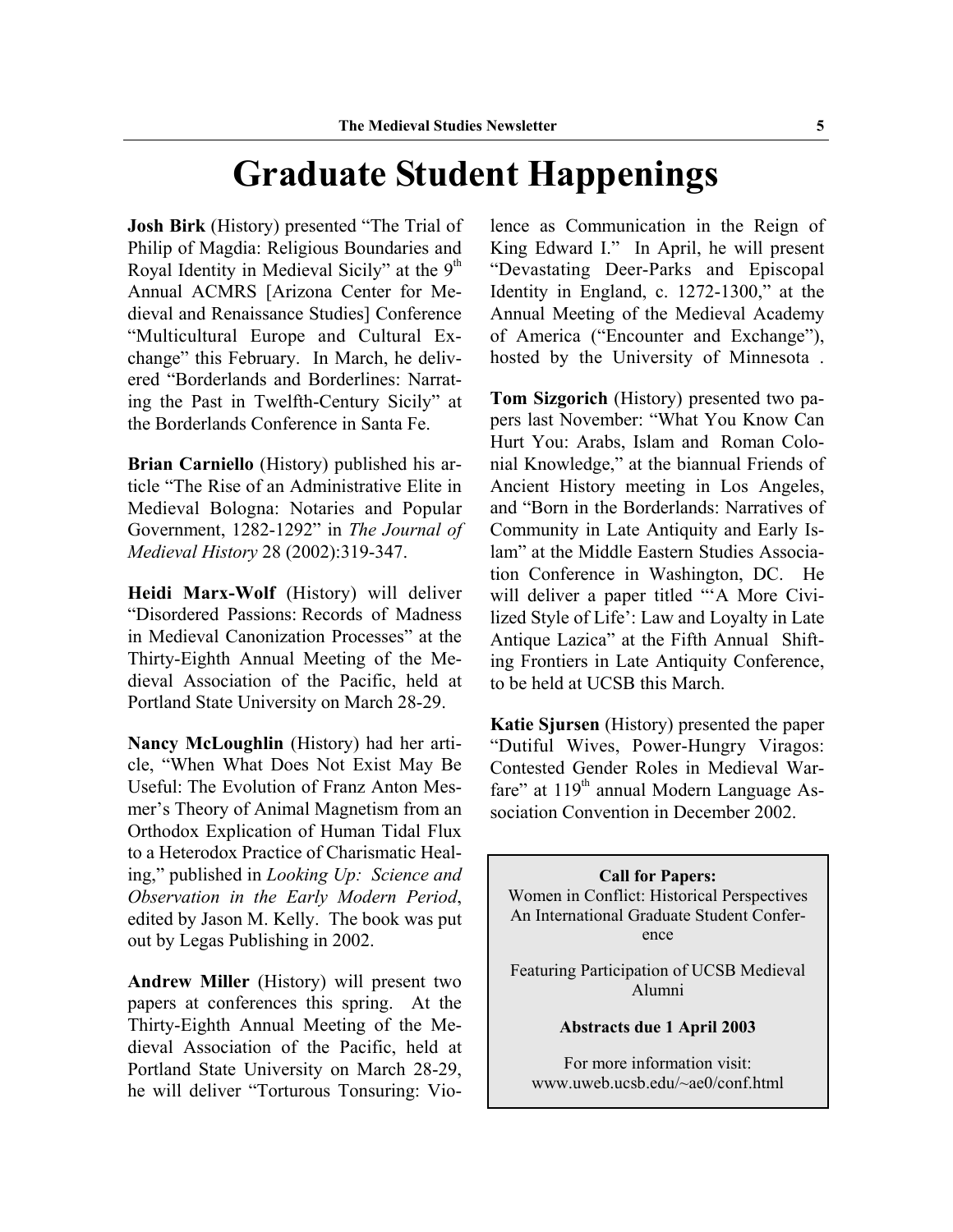## Spotlight Scholar: Andrew Miller

*Editors' Note: We hope that the* Spotlight Scholar *will become a regular feature in the* Medieval Studies Newsletter *that will serve as a forum for our community to learn more about each other's current research. In the future we will focus on both graduate students and faculty. If you would like to be featured, or would like to recommend someone to be featured, please contact us.*

*Andrew Miller is a Ph.D. candidate in the Department of History, who is in the final stages of writing his disseration under the direction of Sharon Farmer. His dissertation is titled, "*Carpe Ecclesiam*: Households, Identity and Violent Communication ('Church' & 'State' under King Edward I)."*

 My dissertation focuses on three English bishops who entered into protracted struggles with King Edward I, and especially with prominent members of the royal household, over ecclesiastical rights, liberties, and who had ultimate control of appointments to church benefices in their dioceses. The episcopal and royal parties struggled openly and violently to control or maintain rights concerning personal deer-parks, benefit of clergy, and especially the power and prestige that came from assigning lucrative benefices to "familial" candidates. Just as the king wished to provide churches and their revenues to his household clerks, the bishops desired to reward members of their own *familia* similarly.

 Through a contextualized examination of these three well-documented cases, I investigate the nature of ecclesiastical "identity" in that crucial period when the English church was allegedly moving in a more "national" direction (with the king gaining control at the expense of the pope), and when bishops were increasingly alarmed by royal encroachments on church appointments. I counter a scholarship that stresses

the "national" identity of the late medieval English church, demonstrating that these struggles over control of benefices highlight the local and negotiated nature of church identity. I argue that simplistic bi-

naries, which emphasize the "papal" or the "national/ royal" identity of the church in England, fail to recognize the *local* nature of church identities and the necessary



ways in which church leaders played off pope and king in order to enhance their own independence, to reward their own relations, allies and subordinates, and to fend off secular encroachments.

 In all three cases the struggles between the bishops and their king involved armed struggle and a wide array of violent tactics, allowing me to draw on and modify current medieval scholarship on the social and political meanings and functions of violence. The spectrum and depth of the episcopal, royal, and legal sources available enables me to add my own original twist to this extremely sophisticated scholarship by investigating the ways in which bishops negotiated their identities through, and despite, their uses of violence. Such negotiations were not easy, since on the one hand, without the resort to violence churchmen and their churches might lose their autonomy vis-à-vis royal and other secular encroachments; and on the other, the outright exercise of force could cause a churchman to lose his clerical identity, since clerics were not supposed to employ force. These three bishops knew how to wield a mace, even if the sword was forbidden.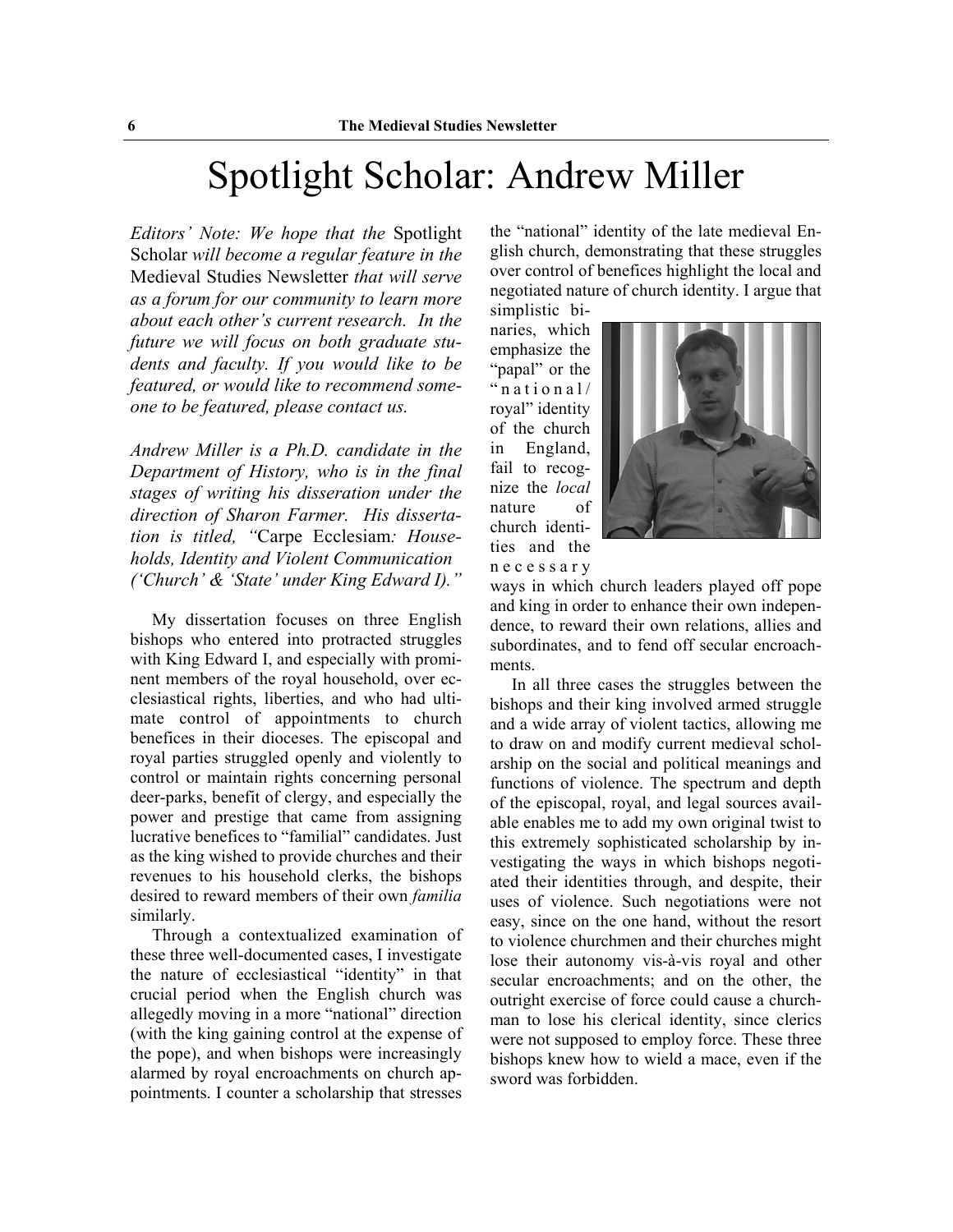### **Upcoming Events in the UCSB Area**

#### **December 20 – June 15**

#### *Gloriana! The Golden Legend of Elizabeth I* – Huntington Library, West Hall

The Huntington Library, one of the greatest repositories in America of Elizabethan material, will celebrate the 400th anniversary of the Virgin Queen with an exhibition of rare manuscripts, early printed books and engravings, to illustrate the creation of the golden legend of "Gloriana."

#### **February 11 - June 1**

#### *Five Hundred Years of Manuscript Illumination* – Getty Center

This exhibition introduces manuscripts that received lavish embellishment in the Middle Ages and Renaissance, including private devotional books, religious service books, and books of history and law from throughout Western Europe and the Mediterranean basin.

#### **March 23: 10:30 am – 4:30 p.m.**

#### *Elizabethan Family Festival* – Huntington

#### Library

Step back in time to the Renaissance for a full day of historic fun, with demonstrations of 16th-century customs and crafts, lively music and dance, hands-on activities for children, and "living history" reenactments by members of the Guild of St. George.

#### **April 4: 3:00 p.m.**

#### *Tenth Annual History of the Book Lecture: "Reading and Meditation in Late Medieval Devotional Manuscripts"* – UCLA, Royce

Hall 314 (Humanities Conference Room) Dr. Sylvia Huot (Pembroke College, Cambridge) will discuss devotional manuscripts used in the education and edification of both children and adults in 14th-century France, and consider how the process of reading became a basis for meditation, prayer, and self-scrutiny. Advance registration is required. Contact cmrs@humnet.ucla.edu.

#### **April 22: 4:30 p.m.**

#### *Between Jews and Christians in Renaissance Italy: In the Mirror of Art* – UCLA, Royce Hall 314 (Humanities Conference Room)

CMRS Visiting Professor Shalom Sabar (Chair, Jewish and Comparative Folklore, Hebrew University, Jerusalem) compares the image of the Jew in Italy to German images from the 15th and 16th centuries.

#### **May 17**

#### *The Byzantinists' Colloquium: Byzantium and the Slavic World* – UCLA, Royce Hall 314 (Humanities Conference Room)

Byzantium's efforts at bringing Orthodox Christianity to the Slavs provided common cultural, artistic, and economic interests, while political ambitions often brought conflict. This conference, coordinated by Professor Claudia Rapp (History, UCLA), will explore Byzantium's interaction with and lasting influence on the Slavic world.

#### **May 20 - September 7**

#### *The Making of a Medieval Book* – Getty Center

Several manuscripts in the Museum's collection are on view, illustrating the materials and techniques of medieval manuscript production.

#### **May 23**

#### *Aspects of Equus* – UCLA, Royce Hall 314 (Humanities Conference Room)

In addition to recent developments in "equischolarship" in medieval studies, the program will include skits, recitations, music, and dance. Among the participants will be Professor Kelly DeVries (Loyola College, Baltimore). Registration is required. Contact cmrs@humnet.ucla.edu.

#### **June 5-6**

#### *New Perspectives on Medieval English Topics* – UCLA, Royce Hall 314 (Humanities Conference Room)

A two-day conference, coordinated by Professors Donka Minkova (English, UCLA) and Theresa Tinkle (English, University of Michigan), to honor Professor Henry Ansgar Kelly as he completes his term as Director of CMRS.

#### **June 17 - September 7, 2003**

#### *Illuminating the Renaissance: The Triumph of Flemish Manuscript Painting in Europe, 1467-1561* – Getty Center

The exhibition—which includes illuminated manuscripts and leaves from manuscripts, panel paintings, and drawings-centers on the art and careers of the most important artists. The show examines the degree to which the innovative style of these books' decorations, the naturalism of their miniatures, and the illusion created by their floral-pattern borders came to be identified with Flemish glory and Hapsburg power.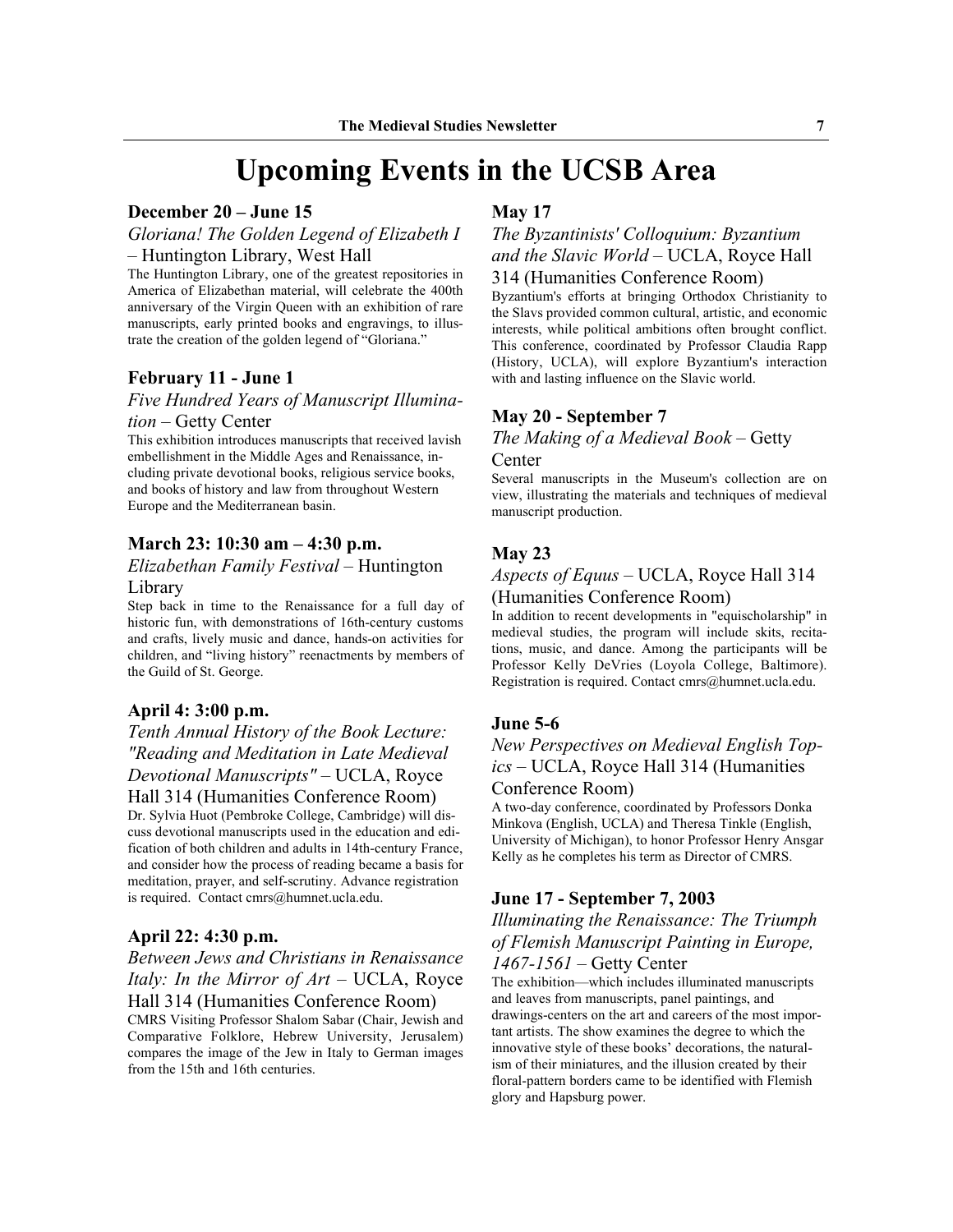## **Panelists Confess the Sins of Medieval and Early Modern Europe at Colloquium**

#### By Karen Frank

 The UCSB Medieval Studies department was indeed fortunate this past January, welcoming to our academic community four distinguished scholars whose work has been influential in the field of sin and forgiveness. Thomas N. Tentler (Professor Emeritus, History Department, University of Michigan), Konrad Eisenbichler (Professor of Italian Studies and Director, Centre for Reformation and Renaissance Studies, University of Toronto), Allen J. Frantzen (Professor, English Department, Loyola University of Chicago) and Christine Göttler (Associate Professor of Art History, University of Washington) enriched our appreciation of the tensions created in medieval and early modern society by understandings of sin, penance, and forgiveness.

 As each of these scholars explained, theological understandings of forgiveness did not always mesh with practical considerations. This point of intersection and unease proved the focal point for all four scholars who discerned how individuals from as early as ninth-century England to as late as Tridentine Europe attempted to deal with the psychological and social implications of ideas concerning sin and forgiveness.

 Tentler's "Deathbed Forgiveness from Abelard to Luther" approached this problem by studying the problems created by the public's demand for the validity of lastminute confessions and theological insistence that stressed the absolute necessity of individual contrition from the twelfth through sixteenth centuries. According to

Tentler, although theologians did not approve of putting off confession until the last minute, the social reality was such that the ever-growing list of sins throughout the late medieval period created feelings of impotence in penitents who believed that once they confessed, they would be unable to remain without sin. Thus, in what Tentler calls a "cost-benefit" analysis, Christians often put off confession to the moment when they were sure they could sin no more, i.e. death. While theologians tenuously accepted this practice, it still created anxiety concerning both the sincerity of contrition, and hence, the validity of the sacrament.

 In his talk entitled, "Confratelli and the Compagnacci: Sin, Boys and Confraternities in Renaissance Florence," Eisenbichler argued that these confraternities made up of predominantly teenage boys emphasized not the interior awareness of sin, contrition, and



*Allen J. Frantzen examines the artwork from his multimedia presentation during his lecture.*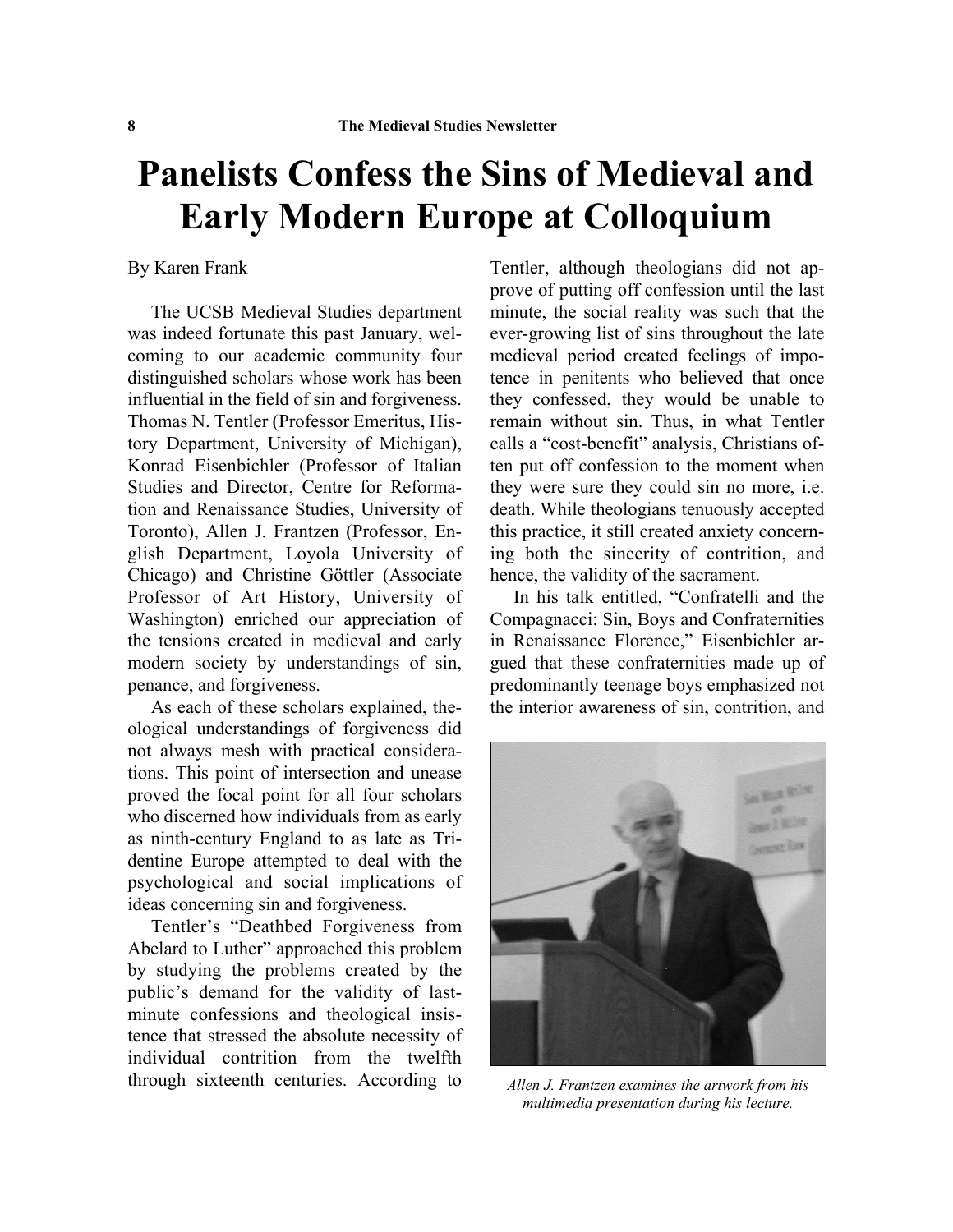forgiveness, but rather those sins that to commercially oriented Renaissance Florentines endangered social and economic stability, i.e., gambling and fighting. Thus, in Eisenbichler's opinion, despite increasing theological concerns with interior spirituality and an emphasis on the individual soul, Florentine confraternities stressed the social implications of sin and attempted to curb them through public confessions within the confraternities' walls, thereby creating moral Florentine citizens.

 Describing "The Scene of Forgiveness in Anglo-Saxon Literature," Frantzen returned to the idea of private confession emphasized by Tentler in his earlier paper but focused instead on the "scene" created by the confessional atmosphere. According to Frantzen, this scene by its very nature was an artificial creation, but one in which the participants (priest and penitent) both shared the same world view, and knew well their parts to play. Frantzen compared this medieval "performance" with modern notions on forgiveness derived from such scholars as Kristeva and Derrida. Ultimately, he argued that conflating Christian pastoralism with modern psychoanalysis cannot work due to the fact that in a modern setting, participants in conflicts that involve notions of repentance and forgiveness share neither similar worldviews nor understand the same "plot." These modern attempts at reconciling opponents are therefore less effective than medieval attempts to achieve the relief sought in repentance and forgieness.

 Lastly, Göttler's "Shaping the Soul: Giovanni Bernandino Azzolini's Wax Figures of the Four Last Things and Their Aristocratic Owners" stressed the importance of the psychological implications of sin in a Europe post-Trent. Göttler shows how, at least in artistic representations, the anguish



*Our own Randy P. Schiff (English) provides technical assistance for the live-feed to Prof. Frantzen's class in Chicago.*

of the soul came to be seen in physical terms, responding to an increased emphasis on internal spirituality itself reminiscent of Ignatius Loyola's *Spiritual Exercises*. In other words, the physicality of the soul became the recipient of punishments or benefits due the individual as the soul itself burned in the fires of hell, or experienced the cleansing fires of purgatory, or the ecstatic rewards of heaven. This can be seen, she argued, in the emphasis on emotional response vividly portrayed in the colorful wax devotional heads owned by aristocrats intensely concerned with the status of their soul in the Tridentine era.

 In sum, these four papers contributed greatly to our understandings of the ways that individuals and communities, theologians and penitents attempted to deal with the implications of human sin, as well as the fervent desire for forgiveness and salvation in the medieval and early modern period.